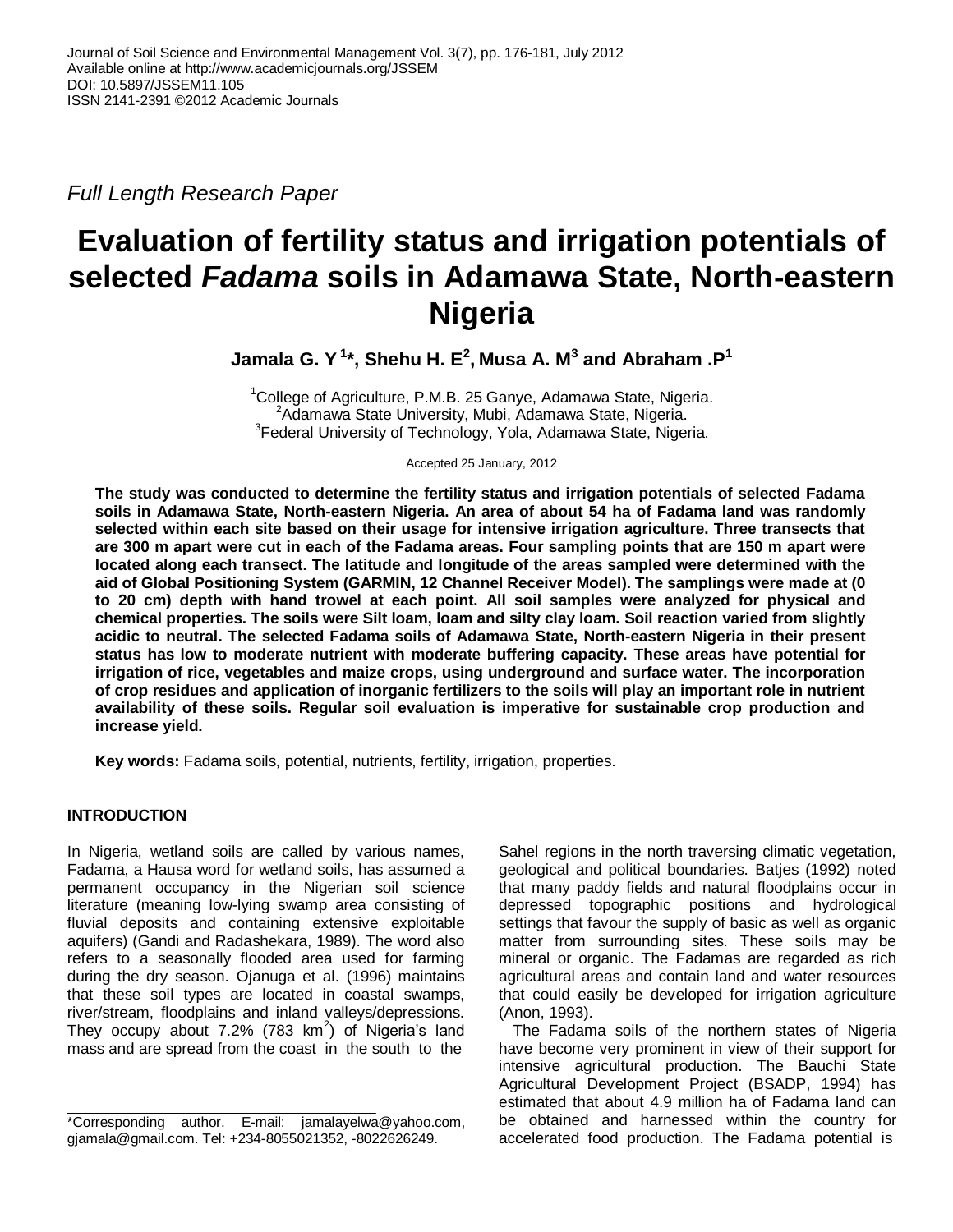highest in Adamawa State (625,000 ha.), based on available area for irrigation that is free of forest cover and requires no drainage (Ramalan et al., 1998). These Fadama lands are of considerable value to irrigation agriculture and are mostly used for the irrigation of lowland rice, maize and vegetable crops. Muhammad (2000), in a previous study, revealed that yield of 7.8 tons of paddy rice and 11.5 tons of amaranths were obtained under irrigation in these Fadama areas. He pointed out that, Gerio Fadama creates employment for about 1,400 families on an area of 350 ha, and also create economic activities to 800 men and women who purchase and retail vegetables, rice, fresh maize and sweet potatoes.

The increasing need of crop production for the rising population is causing the rapid expansion of irrigation throughout the world (Farnji and Mahajan, 1996). Therefore, irrigation in Nigeria has become an issue of vital importance considering present population growth rate. According to Mogne (1991), irrigation allows countries to bring otherwise useless land into production, help increase yields by facilitating the introduction of more productive and high-valued crops, and promotes crop intensification by reducing the fallow period and allowing farmers to grow several crops throughout the season.

Soil fertility index such as texture, pH, organic matter content, cation exchange capacity, exchangeable sodium percentage, available phosphorus, percentage nitrogen (%N) and percentage base saturation, are important soil chemical properties influencing nutrient availability and retention in soil. Ponnamperuma (1976) reported that organic matter content ranging from low to high cannot be used to make yield prediction in an irrigation project because land development will likely disturb the topsoil organic matter content. On the other hand, Ankerma and Large (2007) maintained that phosphorus test reading 12 to 15 ppm may be considered adequate for most crops with high yield goals. FAO (1986) found out that the value of cation exchange capacity (CEC) exceeding 8 Cmol (+) kg<sup>-1</sup> soil reflects soils that are capable of satisfactory production under irrigation. Lombin and Knabe (1981) pointed out that low CEC could be attributed to low organic matter content, low clay content and the kaolinitic mineralogy of the soils.

Check basin irrigation is the most common method of irrigation in these Fadama areas. This is the simplest in principle of all methods of irrigation. There are many variations in its use, but all involve dividing the field into smaller unit areas, between  $3 \times 3$  m area for vegetables and maize and 10 to 15  $\times$  15 to 20 m for rice irrigation, so that each has a nearly level surface. Bunds or ridges are constructed around the areas forming basins within which the irrigation water can be controlled. The basins are filled to the desired depth and the water is retained until it infiltrates into the soil. When irrigating rice, or ponding water, the depth of water may be maintained for considerable periods by allowing water to continue to flow into the basins.

Jamala and Shehu (2011) noted that despite the fact that irrigation is capital intensive, farmers seem to persist on irrigated rice cultivation even though the average land holding of a farmer is half a hectare. The potentials of the Fadama lands in Nigeria for intensive rice cultivation have not been fully exploited and to increase rice production in Nigeria, intensified use of Fadama lands is inevitable. The Fadama areas have potentials for irrigation. Using underground and surface water, they still remain under-developed; limiting significant commercial activities. As a result of their potentials for intensive irrigation agriculture, there is need for adequate and efficient soil fertility evaluation that will provide reliable soil information for sustainable crop production and increase yield per hectare. The World Bank (1992) has estimated that it would take about 30 years before the full potential of the Fadama is fully realized in Nigeria.

Knowledge of the soil fertility status within a potential irrigation area is essential for economic and technical reasons. The design of the irrigation scheme itself is dependent on detailed knowledge of soils lying within the irrigable Fadama areas. Studies and information on soil fertility status of these Fadama soils is scanty; therefore, this study was conducted to determine the fertility status and irrigation potentials of selected Fadama soils in Adamawa State, North-eastern Nigeria. The results of this study will provide soil fertility information within the *Fadama* lands.

#### **MATERIALS AND METHODS**

#### **The study area**

Adamawa lies between latitudes 8°11′ N and longitude 11.5°E and 13.5°E. The study areas were located at Ngurore, latitude 9° 17′ N and longitude 12° 14′ E; Lake Gerio, latitude 9°16′ N and longitude 12° 44′ E; Mubi, latitude 10° 18′ N and longitude 13° 16′ E and Uba, latitude 10°33′ N and longitude 13° 20′ E. Agriculture is the most important economic activity in the area, employing more than 90% of the labour force. Most of the farmers are subsistence oriented.

The area receives an annual rainfall of 700 to 1600 mm. Rainfall distribution is unimodal, with much of the rain falling between May and October. The wettest months are August and September (Adebayo, 1997). The rainy season is followed by a long dry season. During this period, the area comes under the strong influence of the hammattan (winds that originate in the Sahara and blow across the Sahel region). The hammattan is very dry and as a result, humidity may be as low as 10 to 20% during the dry season.

The temperature characteristics are typical of the West African savannah climate. Temperature in this climate region is high throughout the year because of high radiation income, which is relatively evenly distributed throughout the year (Adebayo and Tukur, 1999). Maximum temperature can reach 40°C particularly in April while minimum temperature can be as low as 18°C between December and January. The mean monthly temperature ranges from 26.7°C in the south to 27.8°C in the north-eastern part (Kowal and Knabe, 1972).

Humidity follows the simple relationship with the change of the seasons. It is generally lowest in the dry season and it is about 20%, and it is very high in the wet season; about 80% in August. An increase in the humidity always precedes the onset of the rains in May.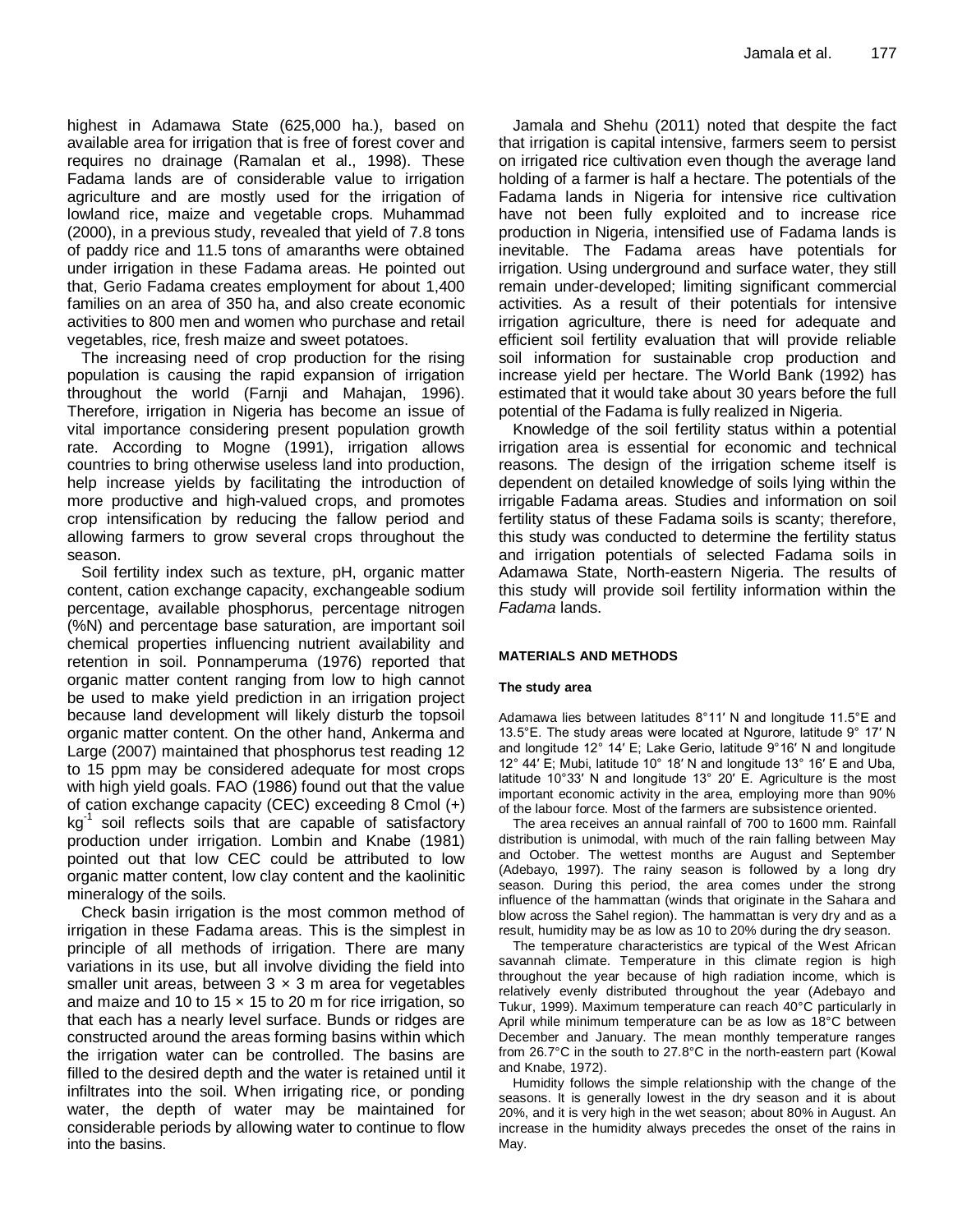With the southerly movement of the inter-tropical convergence zone from October to April, the wind blows consistently from the north or more often the north-east. During this period, the area is exposed to very dry winds (the hammattan) blowing from the Sahara, and often carrying a thick haze of wind borne, diatomaceous dust (Carroll and Hope, 1970). From May throughout the summer, it rains until September. The direction is reversed and the wind blows mainly across the area from the southeast.

This area is richly supplied with a network of river and streams. Rivers Benue and Yedsarem form the major rivers. They are joined by numerous tributaries. The topography is generally flat, becoming undulating and hilly toward the northeast.

The soils are generally young and do not show horizon differentiation. The soils are fairly good, and belong to capability classes II and III, and are somewhat uniform across the study area. One distinct soil class can be identified as Typic Topaqualf (United States Department of Agriculture [USDA] classification), or Gleyic Cambisol (FAO).

#### **Soil sampling**

An area of about 54 ha of Fadama land was randomly selected within each site. The sampling points were selected in such a way that about 50 m to the edges of the irrigable land were avoided and the bias points like depressions, higher elevations and burnt spots were avoided. Three transects that are 300 m apart were cut in each of the Fadama areas. Four sampling points that are 150 m apart were located along each transect. The samplings were made at 0 to 20 cm depth with hand trowel at each point respectively, giving a total of twelve samples from each site. The latitude and longitude of the areas sampled were determined with the aid of GPS (GARMIN, 12 Channel Receiver Model). Next, the altitude of the Fadama areas (that is, height above sea level) was used to determine the sampling points. At the Mubi Fadama, sampling points are altitude 843, 842.8, 843.1 and 842.9 m (height) above sea level (the upper slope), altitude 841.1, 841, 840.9 and 841.2 m (height) above sea level (the middle slope) and altitude 839.8, 840, 840.2 and 838.9 m (height) above sea level (the down slope); in the Gerio Fadama, points were at altitude 154, 153.7m, 154.1 and 153.9 m (height) above sea level (the upper slope), altitude 153.1, 153, 152.9 and 153 m (height) above sea level (the middle slope) and altitude 152, 152.4, 152.2 and 151.8 m (height) above sea level (the down slope); at the Uba Fadama, sampling points were made up of altitude 828, 827.6, 827.9 and 828.2 m (height) above sea level (the upper slope), altitude 826, 825.8, 826.1 and 826.3 m (height) above sea level (the middle slope) and altitude 824.2, 823.7, 824 and 823.9 m (height) above sea level (the down slope) and at the Ngurore Fadama land, sampling points include altitude 178, 177.5, 178.2 and 176.8 m (height) above sea level (the upper slope), altitude 177, 177.3, 177.1 and 176.8 m (height) above sea level (the middle slope) and altitude 176, 175.5, 176.2 and 175.8 m (height) above sea level (the down slope). Samples were bagged and labelled. They were taken to the laboratory for physical and chemical analysis.

#### **Laboratory analysis**

The soil samples of each site was pooled and homogenized, air dried for one week at 28°C, crushed in wooden mortar and sieved with a mesh of 2 mm diameter. All soil samples were analyzed for pH (1:2.5), soil to water ratio with the use of glass electrode pH meter as described by Bates (1954), particle size, using hydrometer method as described by Bouyoucos (1951), electrical conductivity, and soil organic carbon, using chromic acid oxidation procedure of Walkley and Black (1934). Available phosphorus was extracted with 1 N NH4F and 0.5 N HCl (Bray and Kurtz, 1945) at the wavelength

of 660 nm, the titrimetric method for the determination of calcium and magnesium in the soil was as described by Black (1965). The regular Macro-Kjeldahl method as described by Black (1965) was used for the determination of soil total nitrogen; potassium and sodium was determined in 1 M neutral  $NH<sub>4</sub>AC$  soil extract using flame photometry and exchangeable acidity (the titration method) as described by Mclean (1965). The effective cation exchange capacity and cation exchange capacity were determined by summation method. The exchangeable sodium percentage was obtained by expressing the exchangeable sodium as percentage. The percentage base saturation was obtained by expressing the cation exchange capacity as a weight percentage of effective cation exchange capacity. The sodium adsorption ratio was obtained by dividing the ion concentration of the sodium with the square root of the sum of half the ion concentration of calcium and magnesium.

### **RESULTS AND DISCUSSION**

The soil texture of the study areas ranges from loam in Mubi Fadama, silt clay in Ngurore Fadama and silt loam in both the Gerio and Uba Fadama soils (Table 1). The soil pH measured in water of Gerio, Ngurore and Uba Fadama soils varied from slightly acidic to neutral (FAO, 2005), while in the Mubi Fadama, the soil reaction was observed to be neutral. It is indicative that the pH range was optimum for the irrigation of most crops, but proper management should be maintained in order to reduce the chances of alkalinity hazards. The organic carbon content (Figure 2) was high in the Gerio, Ngurore and Mubi Fadama soils and moderate in the Uba silt loam soils. Soil organic carbon plays an important role in nutrient availability and soil aggregate formation (Yan et al., 2007).

The percentage nitrogen of the various Fadama soils (Figure 3) range from very low to low, below 0.15% critical level was recommended (Sobulo and Osiname, 1981; Agboola et al., 1982). Available phosphorus (Figure 4) was found to be low in Gerio, Ngurore and Mubi Fadama soils and very low in the Uba Fadama silt loam soils, as also observed by Enwezor and Sobulo (1981), indicating serious deficiency problem of phosphorus. Agboola et al. (1982) recommended a critical level of 8.1 mgkg $^1$  soil. A range of 3 to 30 mgkg $^1$  soil has also been reported (Mamza, 1997). The exchangeable potassium (Figure 5) generally ranged from moderate to high in all the soils under consideration (Sobulo and Osiname, 1981). Boul et al. (1975) suggested a critical minimum of  $0.2$  Cmol  $(+)$  kg<sup>-1</sup> soil. The value of exchangeable calcium (Table 1) indicate moderate to high calcium status of the various Fadama soils.

Exchangeable magnesium values were high to very high. Thus, magnesium is likely to constitute constraints to agricultural productivity in these Fadama soils. The exchangeable sodium percentage (ESP) of the various soils falls within the limit of 1 to 15%. This indicates that salinity problem is not anticipated in these areas. The effective cation exchange capacity (Figure 1) was moderate in the Gerio Fadama (20.83 Cmol  $(+)$  kg<sup>-1</sup>) soil, Uba Fadama (15.21 Cmol  $(+)$  kg<sup>-1</sup>) soil and Ngurore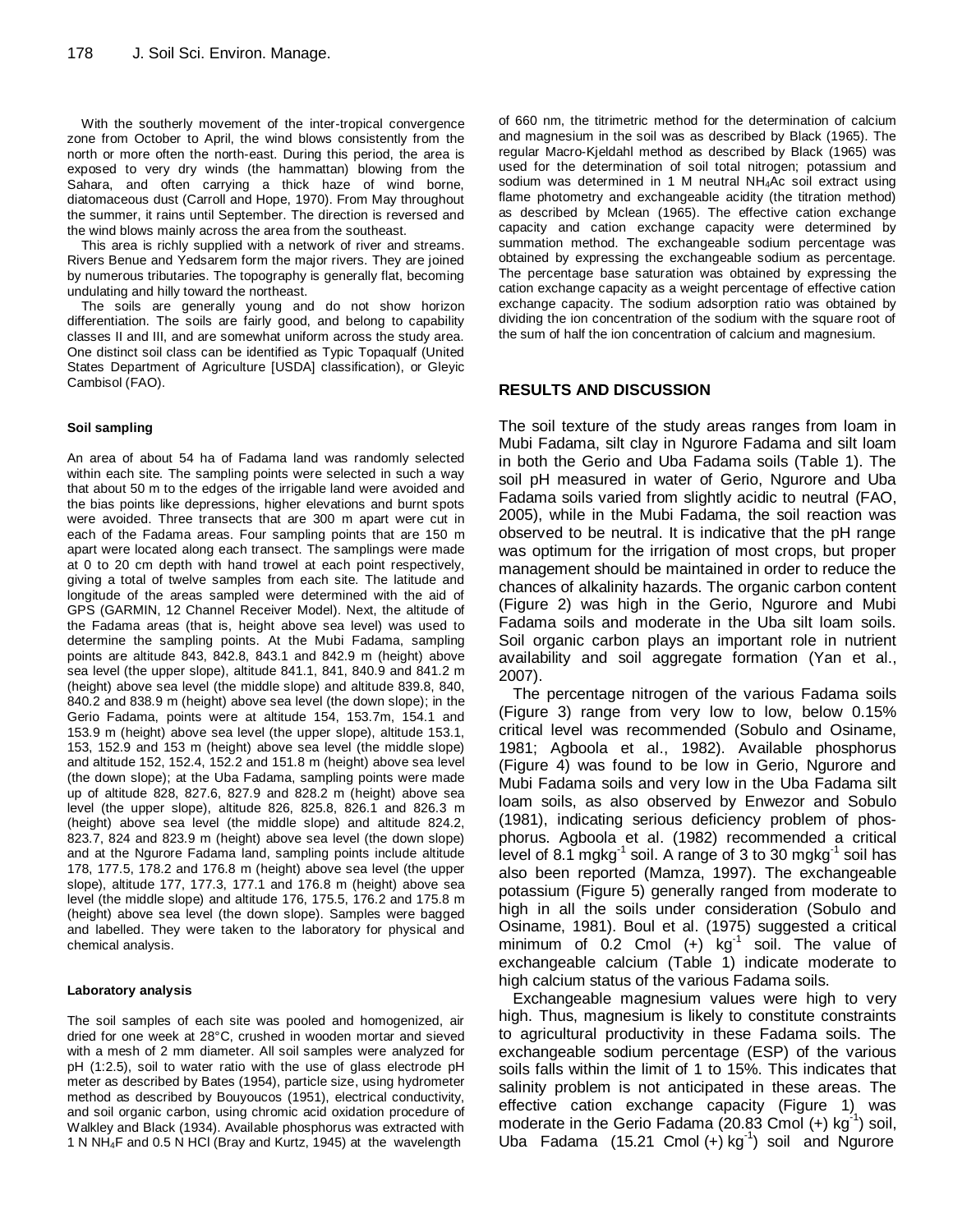| <b>Property</b>                  | Gerio Fadama | Uba Fadama | <b>Ngurore Fadama</b> | Mubi Fadama |
|----------------------------------|--------------|------------|-----------------------|-------------|
| <b>Textural class</b>            | SCL          | <b>SL</b>  | SCL                   |             |
| pH $(1:2.5)$ In H <sub>2</sub> O | 6.8          | 6.6        | 6.4                   | 7.3         |
| O/C                              | 1.97         | 1.37       | 1.67                  | 1.87        |
| % N                              | 0.05         | 0.04       | 0.03                  | 0.03        |
| P mg/kg                          | 5.2          | 2.1        | 3.1                   | 6.6         |
| K Cmol $(+)$ kg- $1$             | 0.81         | 0.75       | 0.60                  | 1.46        |
| Na Cmol $(+)$ kg- $1$            | 0.12         | 0.11       | 0.13                  | 0.12        |
| Ca Cmol $(+)$ kg- $1$            | 13.2         | 7.2        | 11.2                  | 7.6         |
| Mg Cmol $(+)$ kg- $1$            | 6.6          | 7.0        | 8.3                   | 3.6         |
| $EC$ (ms/cm)                     | 0.1          | 0.15       | 0.12                  | 0.08        |
| ECEC Cmol $(+)$ kg- $1$          | 20.83        | 15.21      | 20.35                 | 12.86       |
| <b>ESP</b>                       | 12           | 11         | 13                    | 12          |
| <b>PBS</b>                       | 99.5         | 98.9       | 99.4                  | 99.3        |
| <b>SAR</b>                       | 0.038        | 0.041      | 0.042                 | 0.051       |

**Table 1.** Characteristics of Fadama soils in Adamawa State.

SL: silt loam; L: loam; SCL: silty clay loam.



**Figure 1.** Distribution of ECEC of Fadama soils of Adamawa State.



**Figure 2.** Distribution of organic carbon of Fadama soils of Adamawa State.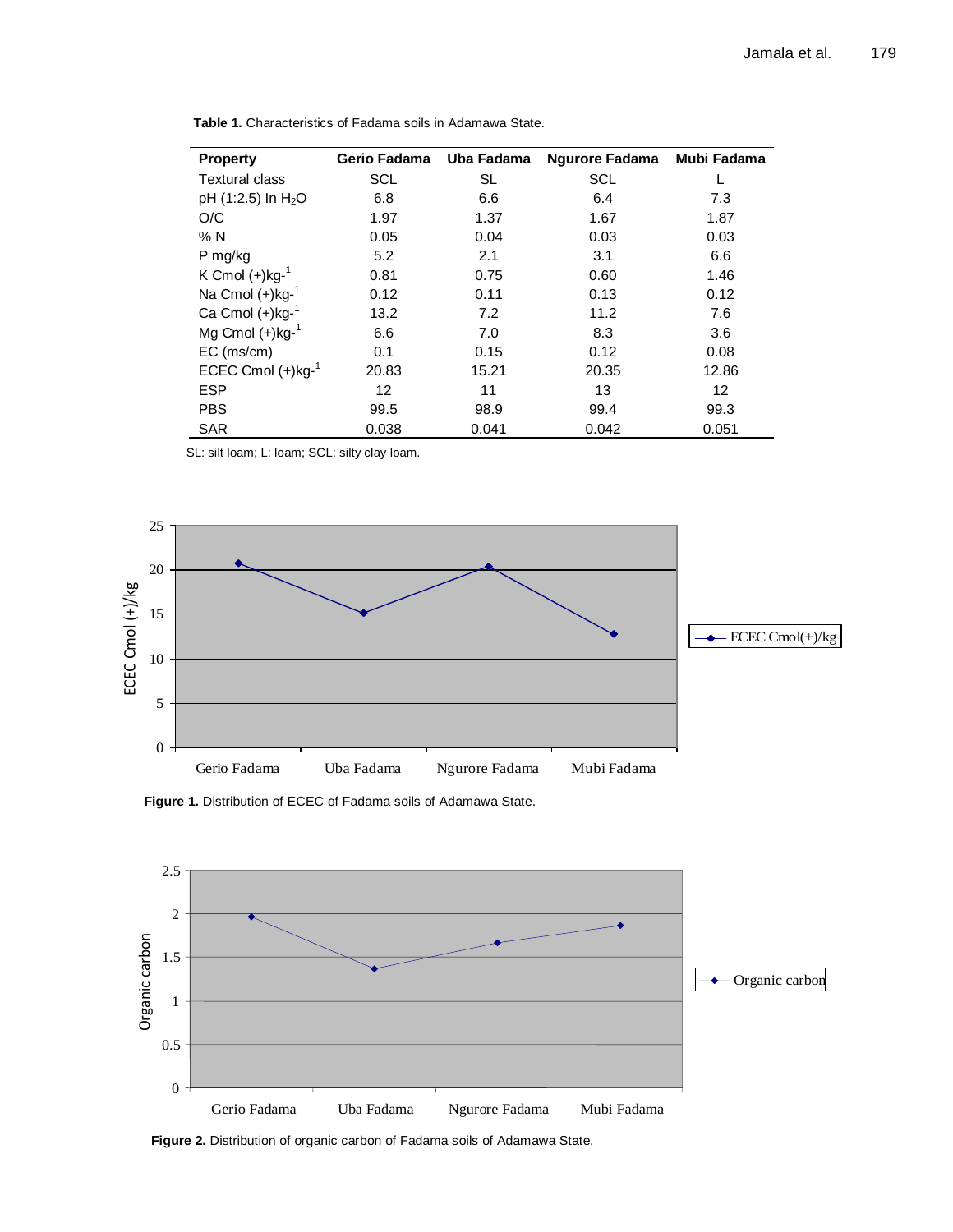

**Figure 3.** Distribution of % N of Fadama soils of Adamawa State.

![](_page_4_Figure_3.jpeg)

**Figure 4.** Distribution of available P of Fadama soils of Adamawa State.

![](_page_4_Figure_5.jpeg)

**Figure 5.** Distribution of exchangeable K of Fadama soils of Adamawa State.